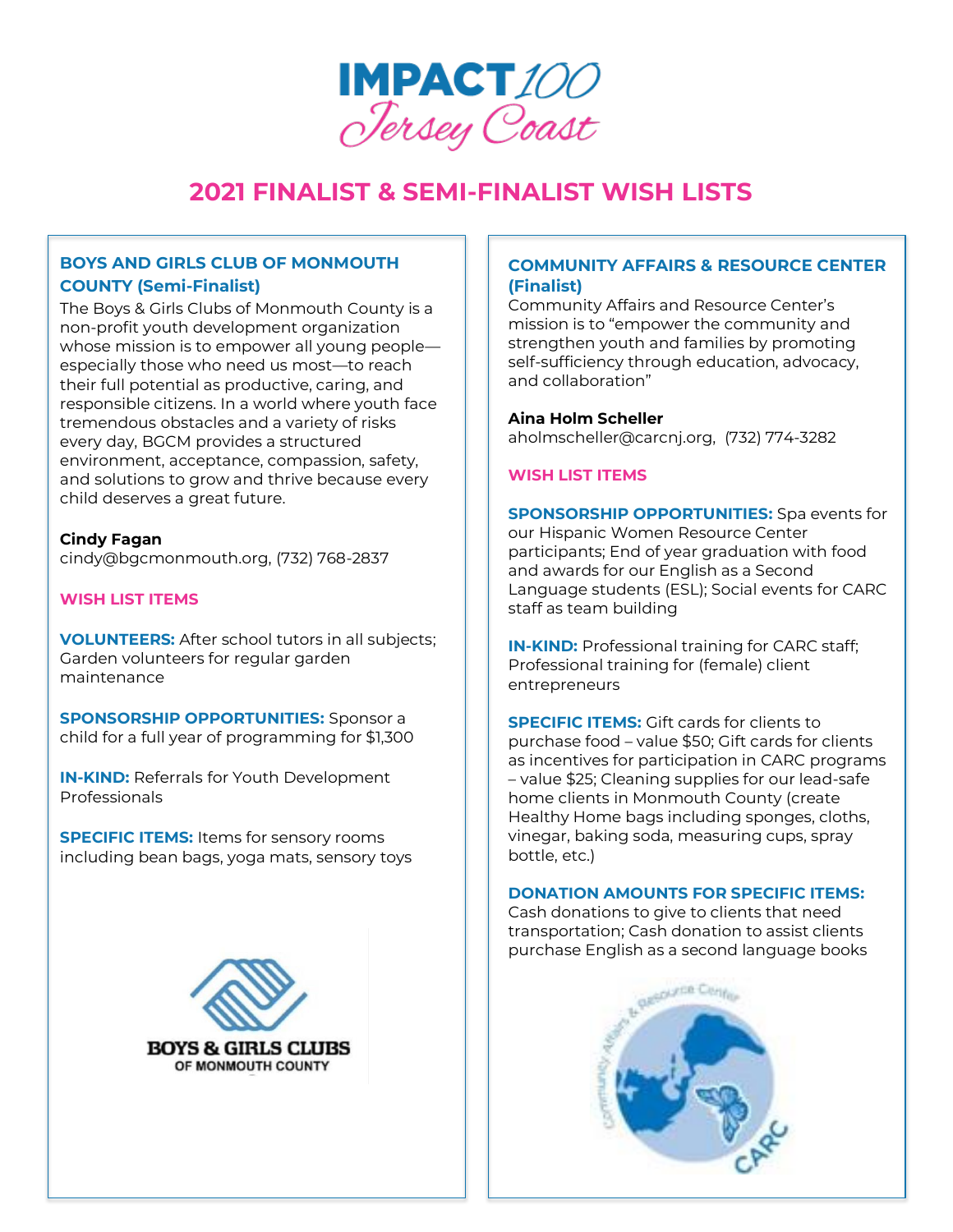

## **CONTACT OF OCEAN & MONMOUTH COUNTIES (Semi-Finalist)**

CONTACT of Ocean & Monmouth Counties, a non-profit, charitable organization, provides trained telephone listeners who respond to human needs 24 hours every day. This volunteer-based organization offers free confidential crisis intervention, information on available resources, and referral to community services.

## **Kim Bessler Santora**

ksantora@contactoceanmonmouth.org, 732- 240-6104

## **WISH LIST ITEMS**

**VOLUNTEERS:** Telephone Hotline Specialists – Please consider joining our team. All CONTACT phone volunteers are trained in the communication skill of active listening; Board Members; IT Assistance; Fundraising – Assist with marketing/hosting our fundraising events

### **SPONSORSHIP OPPORTUNITIES:** All

sponsorship opportunities include online and/or event recognition: Annual 5K Race, held in Howell Township every August and 35th Annual Gift Auction and Fashion Show Luncheon held every Spring. Sponsorship Levels: \$100, \$250, \$500+

**LARGER GIFTS/DONATIONS:** High-End items for our Spring Gift Auction fundraising event; A new [Outdoor Storage Shed](https://www.costco.com/lifetime-8) for our facility (\$1,149.99)

**SPECIFIC ITEMS:** Gift cards and gift certificates in any amount to be used in our fundraising events[; Pop-up Tent](https://www.costco.com/popupshade-10’x10’-instant-canopy-with-poplock-oneperson-%20setup.product.100601646.html) for outdoor events (\$125); Two [Fitted Table Covers for](https://www.positivepromotions.com/trade-show-table-cover-personalizationavailable/%20p/os-5235/)  [Special Events](https://www.positivepromotions.com/trade-show-table-cover-personalizationavailable/%20p/os-5235/) (\$204 each); [Event Table](https://www.positivepromotions.com/28-lazerline-table-runner-full-color-frontonly/%20p/osv3739/)  [Runner/Banner with CONTACT logo](https://www.positivepromotions.com/28-lazerline-table-runner-full-color-frontonly/%20p/osv3739/) (\$145.00 each)

## **CONTACT OF OCEAN & MONMOUTH COUNTIES (Semi-Finalist) CONT'D**

#### **DONATION AMOUNTS FOR SPECIFIC ITEMS:**

A \$500 donation will cover training expenses for one CONTACT volunteer telephone hotline specialist; A \$100 donation will sustain CONTACT's 24-hour Crisis Intervention Hotline for approximately four hours (the length of time for one phone shift).

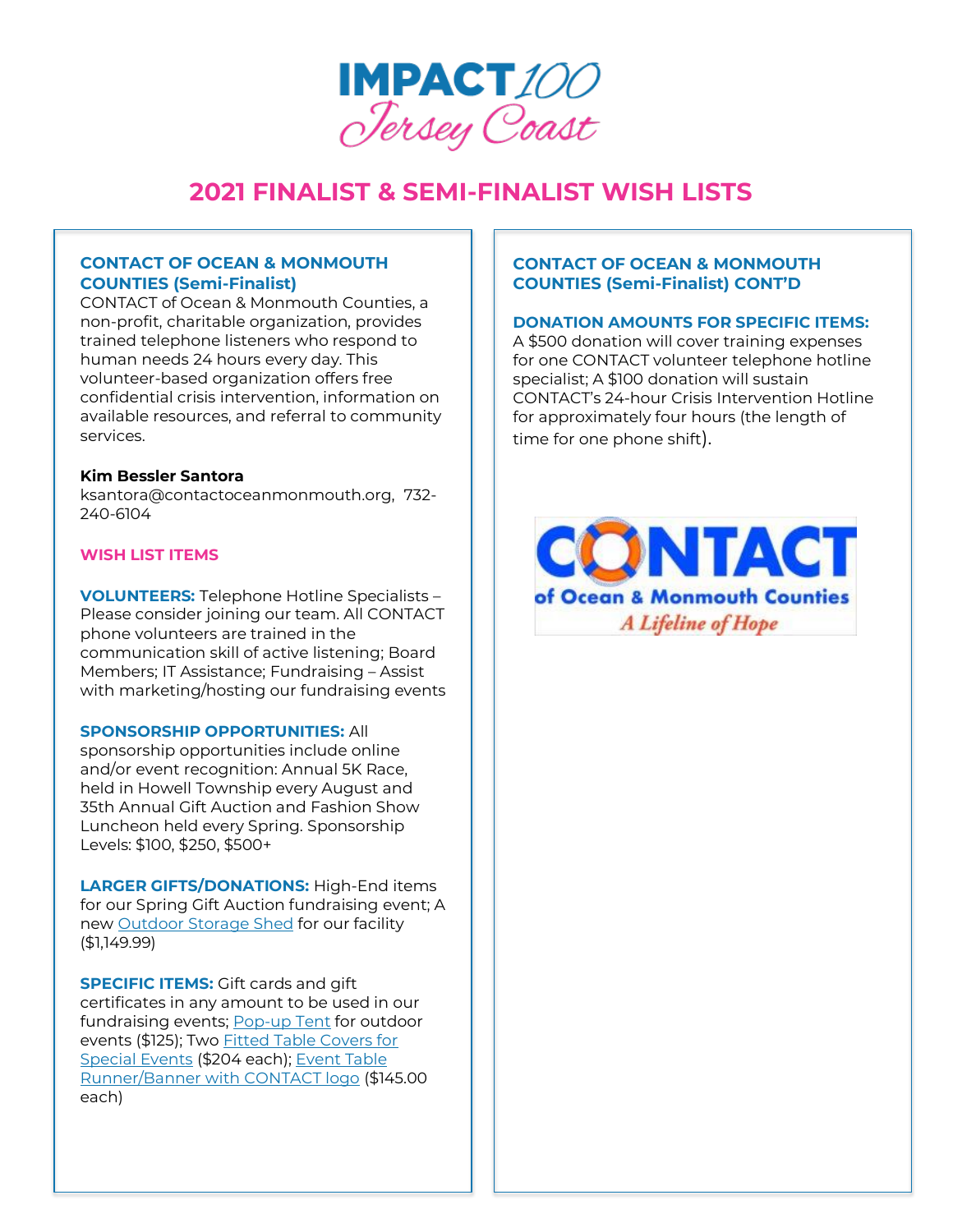

## **COUNT BASIE CENTER FOR THE ARTS (Semi-Finalist)**

The Count Basie Center for the Arts' mission is to inspire, educate and entertain through distinct and engaging cultural and artistic offerings that reflect the diversity of our region. We are committed to enriching our community's quality of life by generating opportunities for participation in the arts, partnering with schools, collaborating with other mission-based organizations, and driving regional economic prosperity.

**Heather Keefe** heather@keefecom.com, 908-773-3361 cell

## **WISH LIST ITEMS**

**VOLUNTEERS:** Join the Basie Center's special event committees; Host a cultivation event at your home or business so more women can; Become a member of the Basie Center and receive exciting benefits throughout our cultural arts campus - Cinema Society \$50, Star \$100, The Vogel \$150, Envoy \$250, Family \$300, Advocate \$500, Visionary \$1000

**SPONSORSHIPS:** Sponsor a school to see a virtual production or a bus to attend an inperson show. \$150; Sponsor costumes for student productions at the Basie Center. \$250- \$1,000; Sponsor a field trip or assembly for one school. \$1,250; Sponsor an artist in residence for one school. \$2,500



**Count Basie Center for the Arts** a not for profit organization

## **THE GIRL SCOUTS OF THE JERSEY SHORE (Semi-Finalist)**

The mission of Girl Scouts is to build girls of courage, confidence and character, who make the world a better place. Girl Scouts of the Jersey Shore works to ensure that all girls in Monmouth and Ocean counties have the opportunity to experience all that Girl Scouts has to offer.

## **Eileen Higgins**

EHiggins@GirlScoutsJS.org, 800-785-2090

## **WISH LIST ITEMS**

**VOLUNTEERS:** Subject Matter Experts for advisory positions and Girl Scout mentor bank; Events Committee Volunteers

**ANNUAL FUND:** Help Girl Scouts of the Jersey Shore celebrate Girl Scouts 110-year anniversary with a \$110 donation to support our annual fund. Visit our website to donate.

**SPONSORSHIPS:** Sponsor a disadvantaged girl for a year of membership with uniform and Girl Scout activities for \$250.Sponsor a Girl Scout; Troop in a disadvantaged community for a year for \$3,000; Sponsor a Girl Scout for a week at Camp Sacajawea for \$200; Underwrite our nocost Girl Scout Troop program for a year for \$90,000.

## **SUPPORT GIRL SCOUT CAMP**

**SACJAWEA:** Individual Kayak – [click here](https://www.amazon.com/gp/product/B004EEM84O/ref=ox_sc_act_title_1?smid=ATVPDKIKX0DER&th=1) to purchase; Trail Bikes – [click here](https://www.amazon.com/dp/B00Z9O8EUA/ref=sspa_dk_detail_1?psc=1&pd_rd_i=B00Z9O8EUA&pd_rd_w=RSy3H&pf_rd_p=887084a2-5c34-4113-a4f8-b7947847c308&pd_rd_wg=P3GKw&pf_rd_r=1HE6RP311Y7CWN9RBMGW&pd_rd_r=147c4855-f494-46f7-b567-aeb93f6eeb85&spLa=ZW5jcnlwdGVkUXVhbGlmaWVyPUFRNU5ZVFkyQTcwSUcmZW5jcnlwdGVkSWQ9QTAwODYwODQyU09NWUxCT0RQWE8zJmVuY3J5cHRlZEFkSWQ9QTAzODUyMTYyODlVU1o3UjlHUVNWJndpZGdldE5hbWU9c3BfZGV0YWlsJmFjdGlvbj1jbGlja1JlZGlyZWN0JmRvTm90TG9nQ2xpY2s9dHJ1ZQ==) purchase; Telescope – [click here](https://www.amazon.com/Celestron-Refractor-Telescope-Beginners-Astronomy/dp/B001TI9Y2M/ref=asc_df_B001TI9Y2M/?tag=hyprod-20&linkCode=df0&hvadid=198056450525&hvpos=&hvnetw=g&hvrand=7772443915639315430&hvpone=&hvptwo=&hvqmt=&hvdev=c&hvdvcmdl=&hvlocint=&hvlocphy=9003662&hvtargid=pla-343899256700&psc=1) to purchase

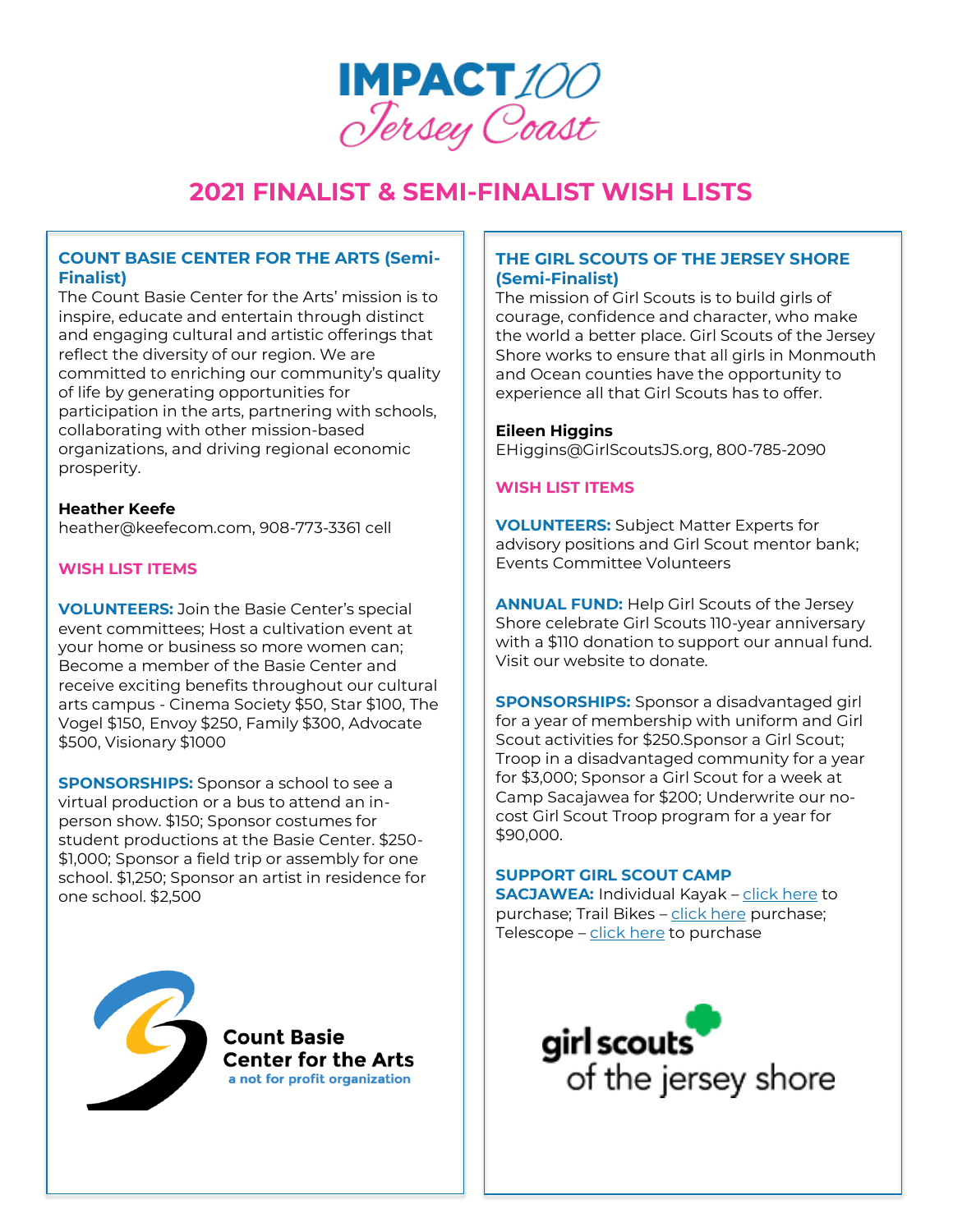

## **FAMILY PROMISE OF MONMOUTH COUNTY (Semi-Finalist)**

The mission of Family Promise of Monmouth County is to provide food, clothing, shelter, and comprehensive services to homeless children and families in Monmouth County while advocating innovative solutions to end chronic homelessness

Lenore Gibson, B.A. Program Director 732-495-1050, [lenore@familypromisemc.org](mailto:lenore@familypromisemc.org) **WISH LIST ITEMS**

**VOLUNTEERS:** Volunteers are needed to organize and run a Family Fun Day to increase awareness; Volunteers are needed to host a meet and greet at their home, or another setting to share the story of Family Promise of Monmouth County and raise funds or in-kind donations.

**SPONSORSHIP OPPORTUNITIES:** Haircut night for families at a local hair salon which would donate service; Aquarium tickets for a family outing to provide a break from housing instability; Amusement park tickets to help families make happy memories in the face of trauma; Summer camp scholarship for one or more children

**IN-KIND:** Mechanic labor and /or parts for an at-risk client to sustain reliable transportation; Plumbing, electric, or home repair service to help a family maintain their mortgage or rent

LARGER GIFTS/DONATIONS: The donation of a car to assist a local family to overcome transportation barriers and, therefore, maintain their employment and sustainable housing; Event tickets (musical, Broadway, concert), or Memorabilia (sports, entertainment) which could be raffled to raise funds

# **FAMILY PROMISE OF MONMOUTH COUNTY (Semi-Finalist) CONT'D**

**SPECIFIC ITEMS:** Planner/calendar books for clients-to assist with organization and empowerment; Personal care necessities (shampoo, soap, shaving items, and feminine products); Uber or Lyft gift cards to travel to work for working families that do not have cars

## **DONATION AMOUNTS FOR SPECIFIC ITEMS:**

\$50 to purchase uniform clothing for working parents (Medical apparel, Work shoes); \$25 to purchase local gas gift card for working parents with a vehicle

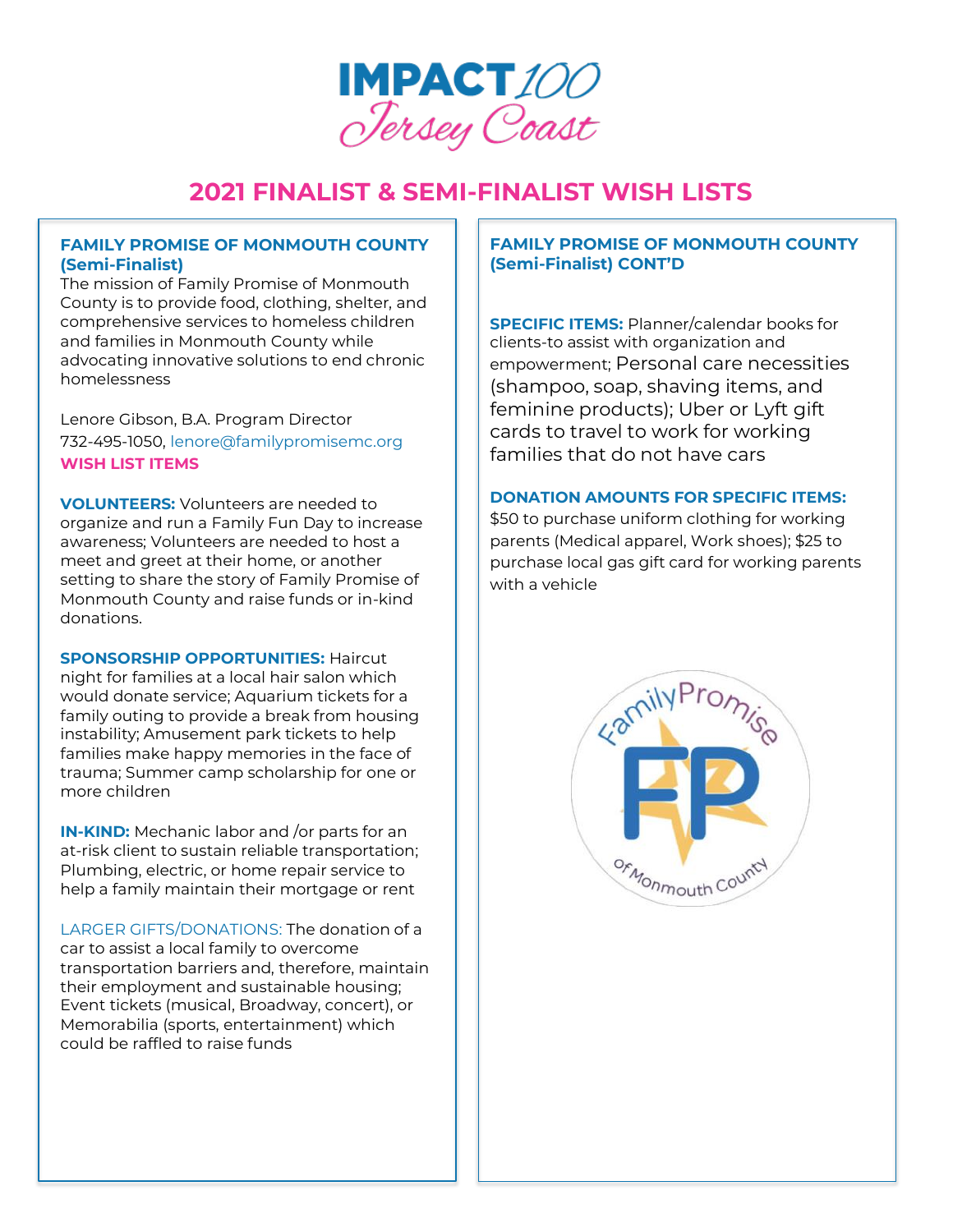

## **INTERFAITH NEIGHBORS (Semi-Finalist)**

Interfaith Neighbors (IFN) assists those less fortunate among us meet life's basic necessities while seeking to improve the quality of life for individuals and families and the communities in which they live.

## **Kelly Aliperti**

Kellya@interfaithneighbors.org, 908-902-8273

**WISH LIST ITEMS**

**SPECIFIC ITEMS**: Laptops/computers



## **LITERACY OF NEW JERSEY (Semi-Finalist)**

Literacy New Jersey's mission is to improve the lives of New Jersey adults by teaching them to read, write and speak English so they can participate more fully in family, workplace, and community life.

**Elizabeth Gloeggler** [egloeggler@literacynj.org,](mailto:egloeggler@literacynj.org) 732-906-5456 (office)

**Jhanna Even** [jeven@literacynj.org.](mailto:jeven@literacynj.org) 732-702-1895 (office)

## **WISH LIST ITEMS**

**VOLUNTEERS:** Volunteer Tutors: Join our team and become a certified literacy tutor; Board of Trustees: Literacy NJ seeks dynamic individuals excited to join our leadership team.

**LARGER GIFTS/DONATIONS:** Desktop Computer (1): To be used at Literacy NJ's Brookdale office in Long Branch. (value – \$1,000 to \$1,500); Tablets (10): For use by students who do not have devices to participate in virtual classes. (value – \$250/each)

**SPECIFIC ITEMS:** Gift Certificates: \$25 gift cards to be used as door prizes at student and tutor recognition (10 cards); Fireside Reading Books: we like to share high-interest readers

#### **DONATION AMOUNTS FOR SPECIFIC ITEMS:**

School Supply Packs: \$15/each (for students); Picture Dictionaries: \$10/each (for students learning English)

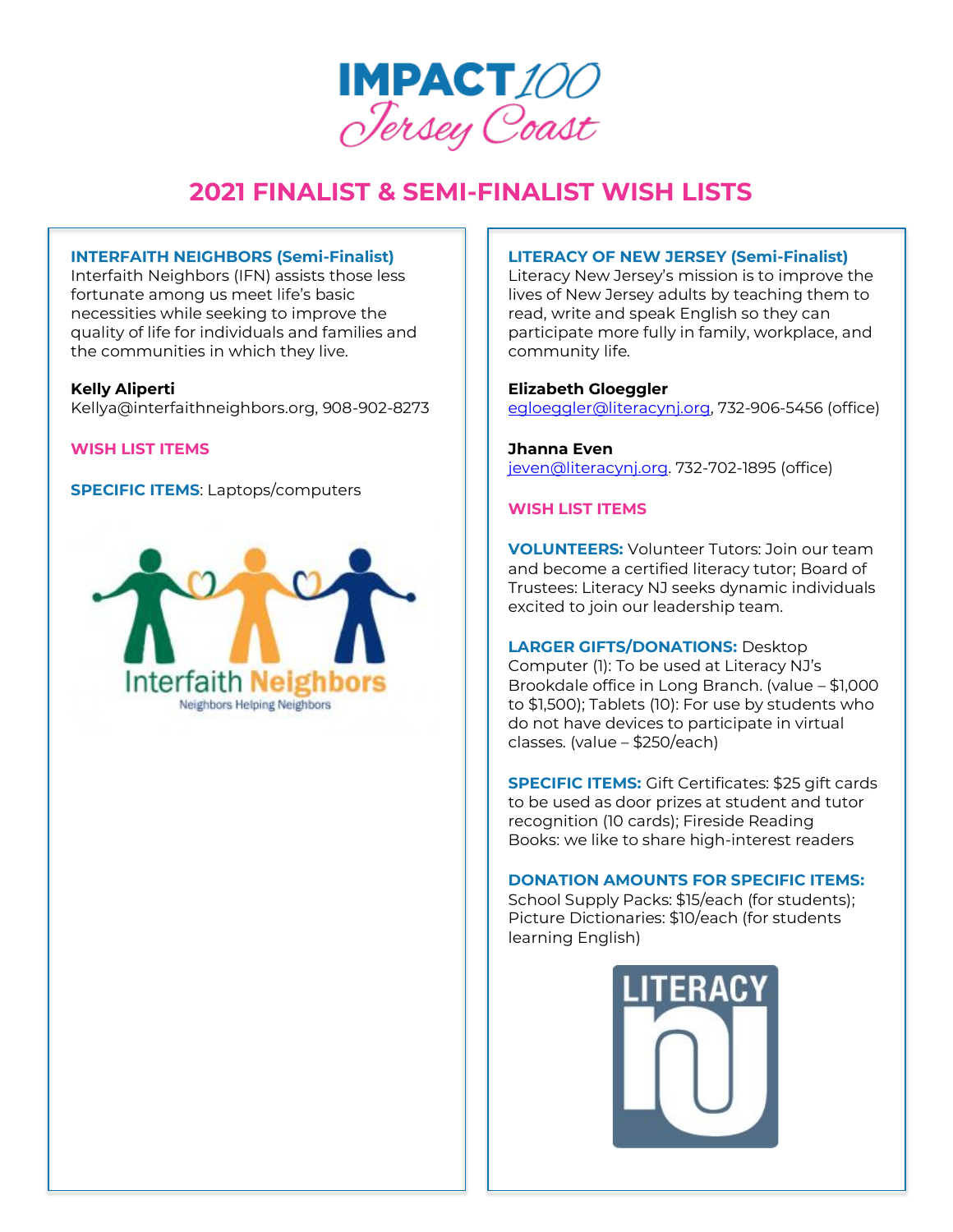

# **MARTY'S PLACE SENIOR DOG SANCTUARY (Finalist)**

Marty's Place Senior Dog Sanctuary provides a safe, loving, and protected environment for senior dogs in need of homes. Marty's Place is dedicated to providing quality care to all residents and peace of mind to pet caregivers in need knowing their senior dogs have forever homes.

#### **Doreen Jakubcak**

doreen@martysplace.org, 609.259.1278

## **WISH LIST ITEMS**

**VOLUNTEERS:** Fundraising and outreach events

**LARGER GIFTS/DONATIONS:** Gift Baskets for fall and spring fundraising events

**SPECIFIC ITEMS:** Chewy.com, PetSmart, Petco, Amazon Gift Cards; Anti-bacterial, disinfecting wipes; Greenies Pill Pockets – Chicken Flavor; Bounty Paper towels, select-a-size; Prilosec 20 mg; Pepcid 10 mg; Training Pads – extra-large or giant only; Swiffer Wet Jet solution & Pads; Disposable nitrile or latex gloves; Nature's Miracle Stain & Odor Remover – OXY POWER; Nature's Miracle Urine Destroyer; Crib contour sheets; Tide laundry detergent



## **MONMOUTH ARTS COUNCIL (Finalist)**

Monmouth Arts provides programs and services that support the practice, presence, and influence of the arts and of artists throughout Monmouth County.

#### **Teresa Staub**

Teresa@monmoutharts.org, 732-212-1890

## **WISH LIST ITEMS**

**VOLUNTEERS:** Board Members; Volunteers for our Teen Arts Festival at Brookdale Community College in March and Signs of Hope Program during the summer and fall months; Administrative Support

**SPONSORSHIP OPPORTUNITIES:** We are looking for sponsors for the 50th Anniversary Gala at the Count Basie Center for the Arts, Senior Art Show, Monmouth Arts Teen Arts Festival, Mural Program and/or Arts Education Awards; Advertising in our Teen Arts Festival and Gala journal; Scholarships for our Emerging Artist students

**IN-KIND:** Board Leadership Training Workshops; Event Space for Networking meetings

**LARGER GIFTS/DONATIONS**: Auction items for our annual Gala Fundraiser; Copier; Small Conference Table; Blinds for our Office; Camera and Tripod; Storage Space

#### **SPECIFIC ITEMS: Easels**

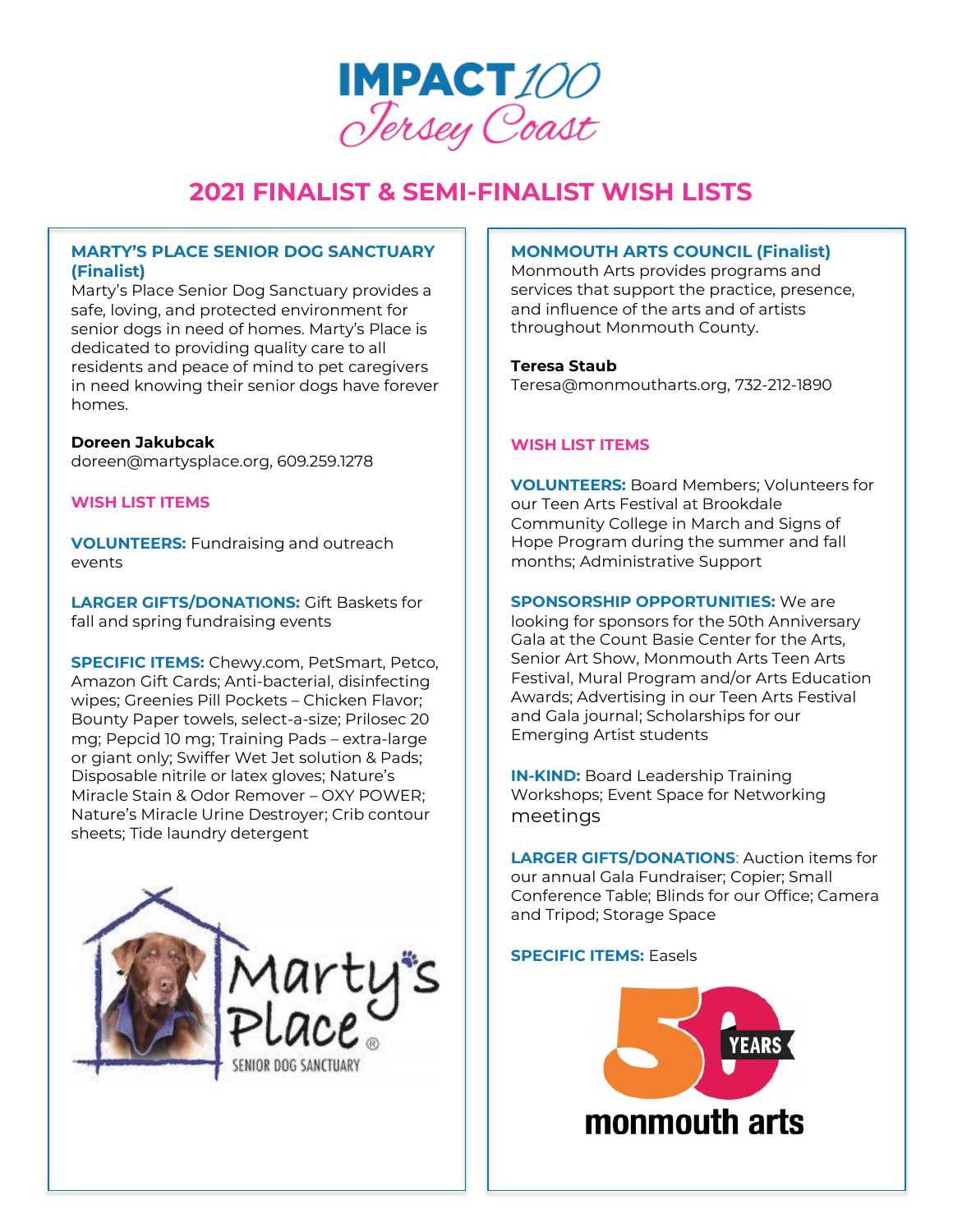

## **NO LIMITS CAFÉ (Semi-Finalist)**

Our mission is to EMPOWER adults with intellectual disabilities by providing jobs and job training to help them lead fulfilling lives within our community and to increase awareness of their potential.

### **Stephanie Cartier, Founder**

[stephaniecartier@nolimitscafe.org,](mailto:stephaniecartier@nolimitscafe.org) 732-241- 8793

## **WISH LIST ITEMS:**

**SPECIFIC ITEMS:** New walk in refrigerator door….approx. \$3000.00; Vitamix 6300 Blender; Blenders; Robo Coupe R2; Waring Tostato Supremo Commercial Panini machine Large Kitchen Aide Mixer; Counter Top Industrial Size Mixer (10 qt) Counter Top Industrial Size Mixer (20qt); Cambro's and lids (all sizes) Digital Food Scales; Small Cast Iron fry pan; Hydraulic Shelving System; Pizza Peel; 10" metal pizza pans; Office Catering Orders (doctors, lawyers, schools, etc.); Customers



## **OASIS THERAPEUTIC LIFE CENTERS, INC. (Semi-Finalist)**

Oasis TLC's mission is to promote inclusion and acceptance of autistic individuals into their local communities by establishing environmentally exemplary farm centers that provide meaningful work, peaceful and healthy residences and community interaction.

#### **Mai Cleary**

Jcleary305@aol.com, 732 275-5800

#### **WISH LIST ITEMS**

**VOLUNTEERS:** Website redesign; Marketing material development

**IN-KIND:** Painter Indoor/Outdoor; Plumber; Carpenter/Handyman; Landscaping services; Emergency Management Training

**LARGER GIFTS/DONATIONS**: 20 KW Generac Generator; Pole Barn Kit; Fiskars push mower; Zero turn mower; Chainsaw (STIHL MS 391); iPad

**SPECIFIC ITEMS:** Karaoke machine; Large Appliances (commercial grade mixer, bun pan tower racks on wheels with trays)

#### **DONATION AMOUNTS FOR SPECIFIC ITEMS:**

Gift Cards, any amount: COSTCO, Tractor Supply, Amazon, Staples, Whole Foods, Stop and Shop, Home Depot, Lowes, Bed, Bath & Beyond, Target, Gas station

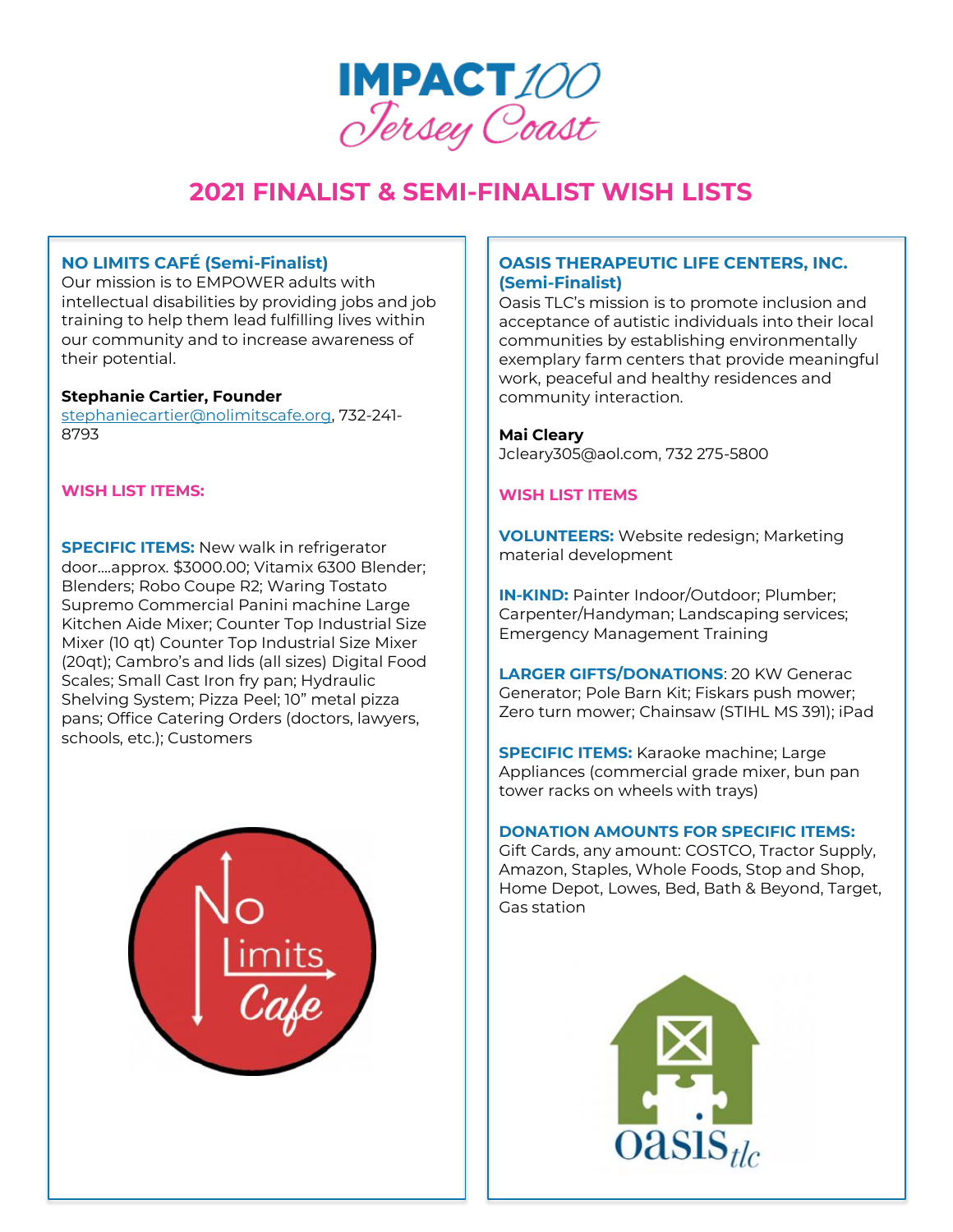

### **PARKER FAMILY HEALTH CENTER (Finalist)**

The mission of the Parker Family Health Center is to operate a free health care facility where Monmouth County residents who do not have medical insurance or the ability to pay for medical care can be treated with dignity and compassion.

#### **Jeanne Wagner**

jwagner@parkerhc.com, 732-212-0777, ext 105

## **WISH LIST ITEMS**

**VOLUNTEERS:** Covid-19 vaccination program; Interpreters; Physicians, APNs, RNs; Administrative support

**SPONSORSHIP OPPORTUNITIES:** Breakfast for vaccine volunteers (every Saturday)

**LARGER GIFTS/DONATIONS**: Color printer / scanner / copier

**SPECIFIC ITEMS:** Electric Water Pik; Paper goods (large and small plates, napkins, cups); Wall clock

## **DONATION AMOUNTS FOR SPECIFIC ITEMS:**

\$120 per rolling exam chair; \$90 per vinyl stackable chair; \$300 X 15 for Office Chairs; \$450 Color printer /copier



CARING FOR FRIENDS, NEIGHBORS and COMMUNITY...

## **SUSTAINABLE NEW JERSEY (Semi-Finalist)**

Sustainable Jersey's mission is to empower New Jersey communities to build a better world for future generations with the tools, training, and financial incentives necessary to pursue critical sustainability initiatives.

## **Giuseppe (Joe) Grillo, Development Director** grillog@tcnj.edu, (908) 406-1901

## **WISH LIST ITEMS**

## **VOLUNTEERS**

**Green Team Volunteers:** We would like to connect Impact 100's members to their local green team and encourage them to join, donate, or volunteer some time to one of their impactful projects and initiatives.

**Major Donor Cultivation:** We are looking to identify, meet, and cultivate major individual donors in the Monmouth County area that are passionate about the environment, climate change, and local sustainability and would consider becoming Founding Individual Donors to a potential *Sustainable Jersey Major Giving Circle*.

#### **New Board Member Identification:** As

Sustainable Jersey continues to make its board and staff more diverse and inclusive, we are continuously searching for qualified candidates for our Board of Trustees.